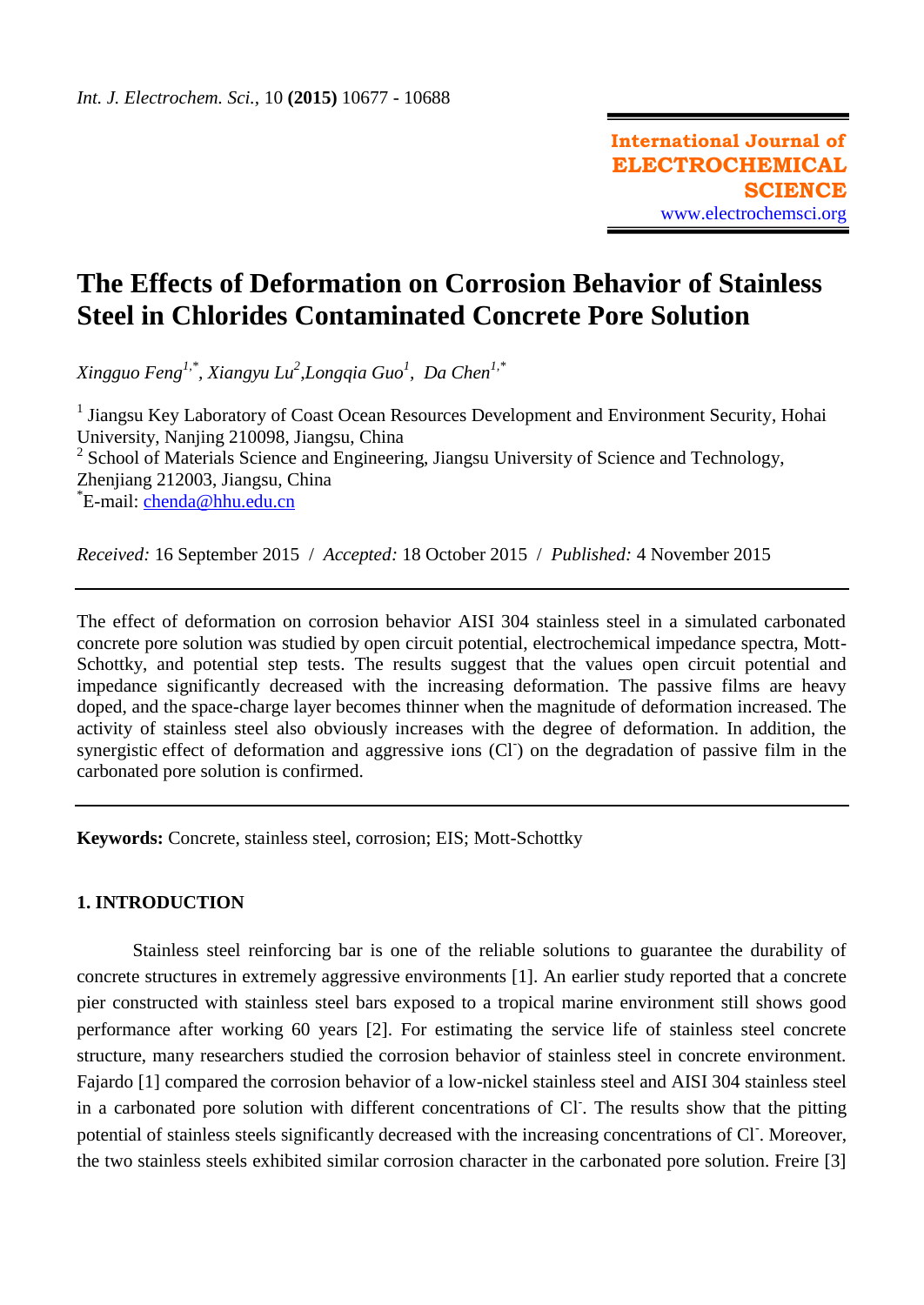studied the corrosion behavior of AISI 304 stainless steel in the simulated pore solutions with different pH values and found that pitting potential significantly increases when the pH increase from 9 to 13. Furthermore, the results also suggest that the resistance of passive film obviously decreases as the pH drop from 13 to 9 in the chlorides contained pore solution. Deus [4] studied the effect of temperature on corrosion potential of stainless steel rebars in concrete and notice that the corrosion potential mirrored the temperature variations. The authors attribute this situation to the temperature induced changes in the chemistry of the passive layer. Elsener [5] studied the Nickel-free manganese bearing stainless steel in the simulated pore solution. The results indicated that the content of chromium oxyhydroxides and Mo(VI) increase, while that of iron(II)oxide decrease when the immersion time prolonged.

The studies about stainless steel reinforcing rebar mainly focus on the effect of environmental factors [1, 3-5] on the corrosion behavior. Actually, the concrete structure always suffered various kinds of strain or stress in engineering. In this present study, the corrosion behavior of tensile stressed AISI 304 stainless steel in carbonated pore solution with different concentration of Cl was studied. The results show that the passive films on the deformed stainless steel are heavy doped. The activity of stainless steel also significantly increases with the magnitude of deformation.

## **2. MATERIALS AND EXPERIMENTS**

#### *2.1 Materials*

The traditional austenitic stainless steels AISI 304 was used in this study. The chemical composition and mechanical property of the studied stainless steel are same to that listed in the previous reference [6]. Samples of the size shown in Figure.1 were adopted for tensile testing. The stainless steel samples were ground using a series of emery papers down to grade 600. Thereafter, the samples were degreased with acetone and covered with a coating of silica gel, leaving an exposed area of 1 cm<sup>2</sup> in the middle. The cement extracts solution was prepared by adding 1000 g [ordinary](javascript:void(0);) [Portland](javascript:void(0);) [cement](javascript:void(0);) (P.O 42.5) to 5 L. The liquid was stirred for 30 min and kept for 4 h, then was filtered [7, 8]. The filtered liquid, with a pH of 12.5, was used as pore solution. To simulate the carbonated concrete pore solution, the cement extracts solution was adjusted to a pH of 9 by a dilute nitric acid solution. Different concentrations of NaCl (0 mol/L, 0.05 mol/L, 0.5 mol/L) were adopted to study the effects of aggressive ions on corrosion behavior of stainless steel.

#### *2.2 Experiments*

Different deformations, including 0%, 0.4%, 0.8%, 2.0%, 5.0%, 10%, 20% and 40%, were conducted with a home-made tensile machine to study the influence of the degree of strain on the corrosion behavior of samples. The electrochemical experiments were performed by using a CS350 workstation (Corrtest Instrument, China) at room temperature with a classical three-electrode cell. A saturated calomel electrode (SCE) and a platinum plate are used as reference electrode and counter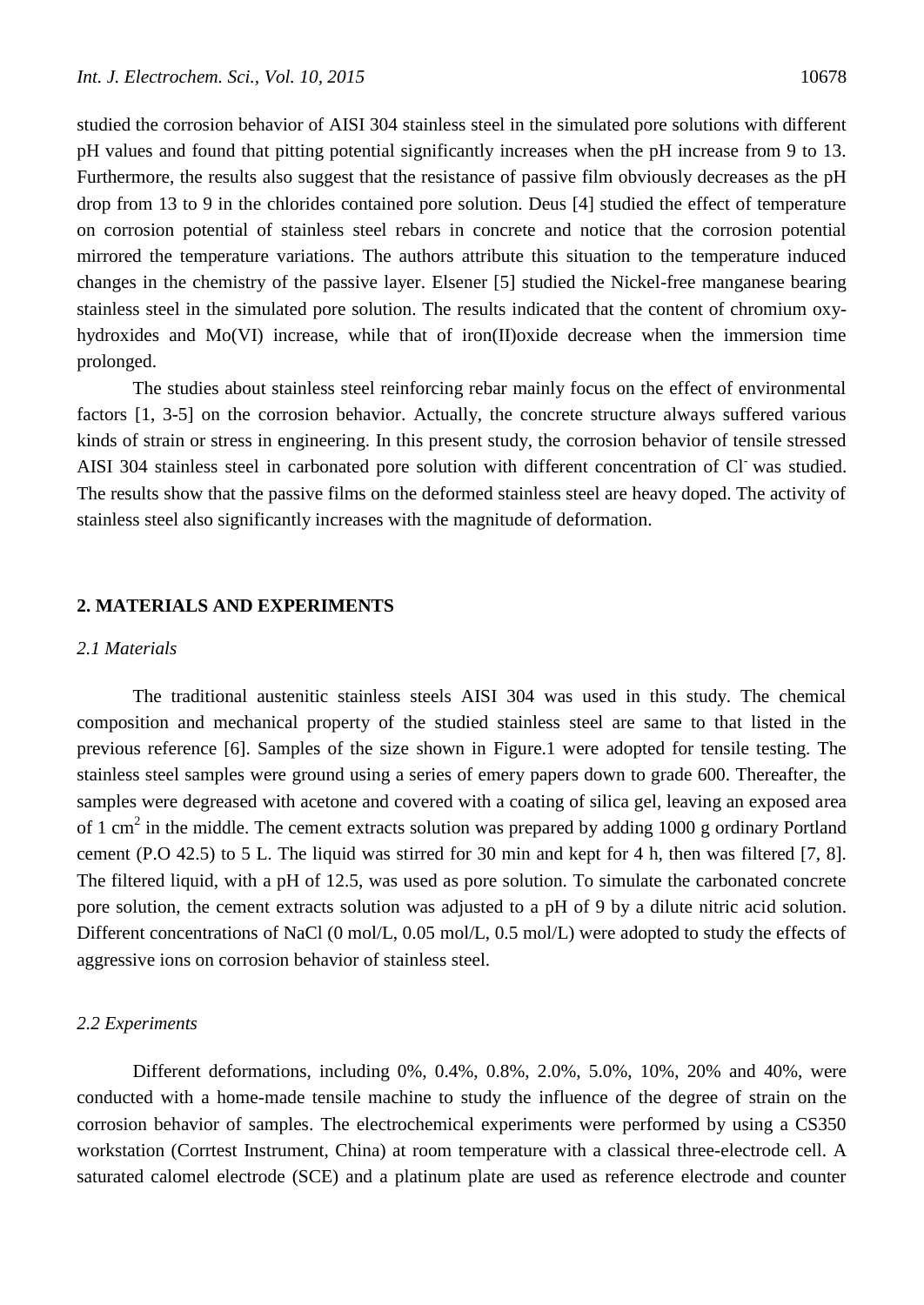electrode, respectively. Each electrochemical testing was carried out in triplicate with a new sample each time.

The stainless steel samples are initially reduced potentiostatically at −1.0 V for 5 min to remove the oxide film formed by aerial oxidation before experiments [9]. The open circuit potential (OCP) and electrochemical impedance spectra (EIS) of each sample were measured 2 h after the deformations were applied. For EIS measurement, the sweeping frequency is from 11520Hz to 10 mHz with an AC perturbation of 10 mV. After immersing 2 h in pore solution, Mott-Schottky plots were measured from -1.5 to 1.5V with a potential step of 50 mV at a frequency of 1000 Hz. The sample was immersed in the solution at OCP for 2 h, then the potential was stepped suddenly up from - 1.0 to 0.5 V and the current was recorded against time.



**Figure 1.** Geometry of specimens used in tensile state.

### **3. RESULTS AND DISCUSSION**

*3.1 OCP*



**Figure 2.** The OCP of samples under different deformation in the carbonated concrete pore solution (pH=9) with various concentrations of Cl.

After immersed in pore solution for 2 h, the OCP of the deformed stainless steel is tested and the results are presented in Figure. 2. As the results show, the values of OCP decreased with the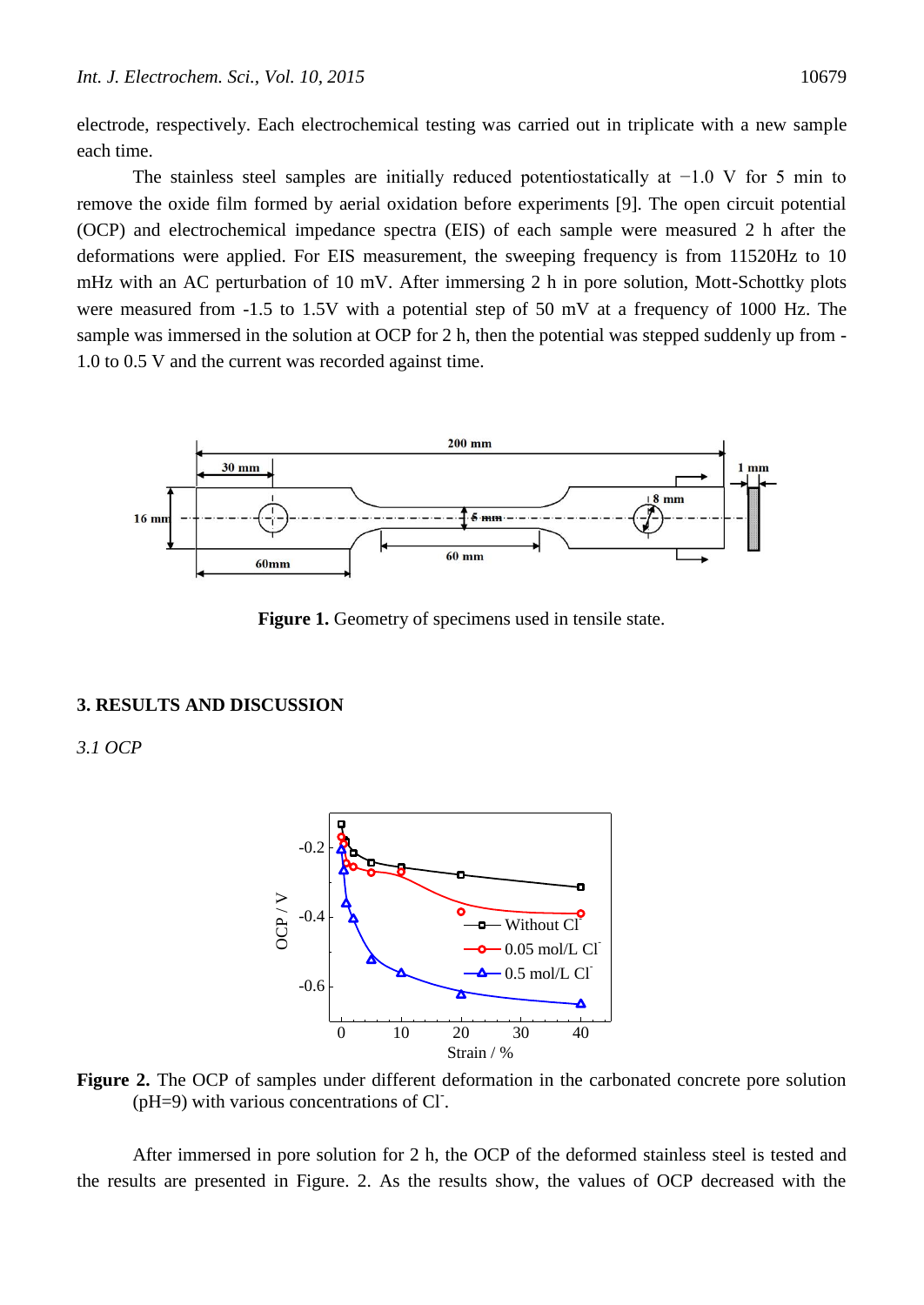increasing deformation in each solution. In addition, the decrease trend of OCP is more obvious for the samples in the solution with higher Cl concentration. On the other hand, it is easy to notice that the stainless steel samples in solution with higher Cl concentration shows lower OCP values. As many earlier studies [6, 10] reported, the low OCP means the high activity of substrate. Thus, the OCP results suggest that the activity of stainless steel increased with increasing deformation and Clconcentration.

## *3.2 EIS*

The Nyquist plots of stainless steel in the carbonated concrete pore solution subjected to various stresses are presented in Figure. 3. The radius of the capacitive loop decreases significantly with increasing stress magnitude in each Cl concentration solution. On the other hand, the radius of the capacitive loop was also found to be decrease with the concentration of Cl. The impedance values of deformed samples at the lowest frequency (0.01 Hz) are presented in Figure. 4. The results show that the impedances decreased with the increasing deformation and aggressive ions (CI), which together with the OCP results suggest that the activity of stainless steel increasing with the degree of deformation and the concentration of Cl<sup>-</sup>.

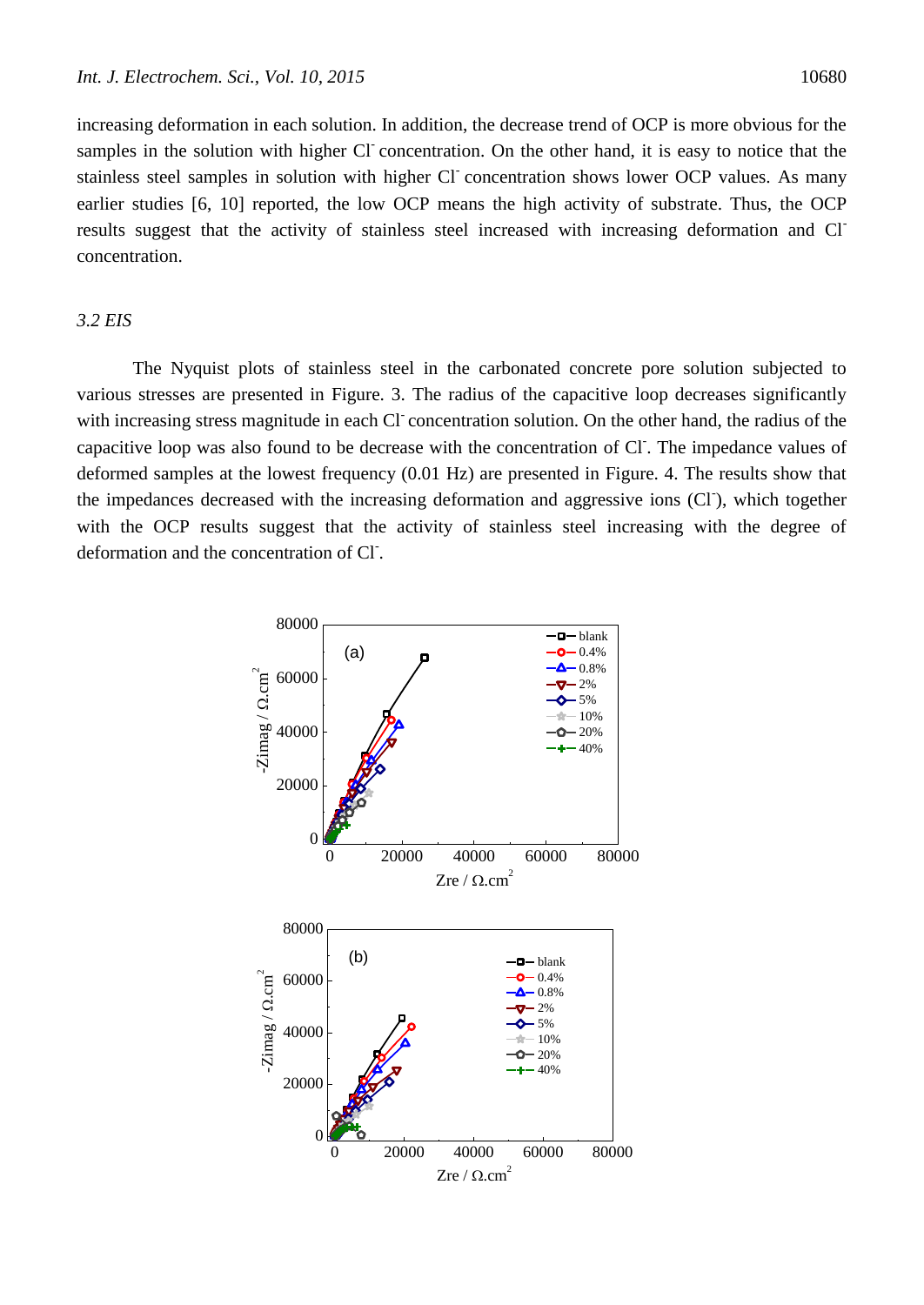

**Figure 3.** Nyquist plots of samples suffering different deformation in carbonated concrete pore solutions (pH=9), (a) without Cl, (b)  $0.05$  mol/L Cl, (c)  $0.5$  mol/L Cl.



Figure 4.  $|Z|_{0.01Hz}$  of deformed samples in carbonated concrete pore solution (pH=9).

The EIS results are fitted to an equivalent circuit (Figure. 5) by using the Zsimpwin software [11, 12]; *R<sup>s</sup>* represents solution resistance; *Rad* and *C* represent the resistance and capacitance of the adsorbed layer respectively;  $R_p$  is the polarization resistance of the corrosion process and  $Q$  is the double-layer capacitance.



**Figure 5.** Equivalent electrical circuit for modeling the impedance data.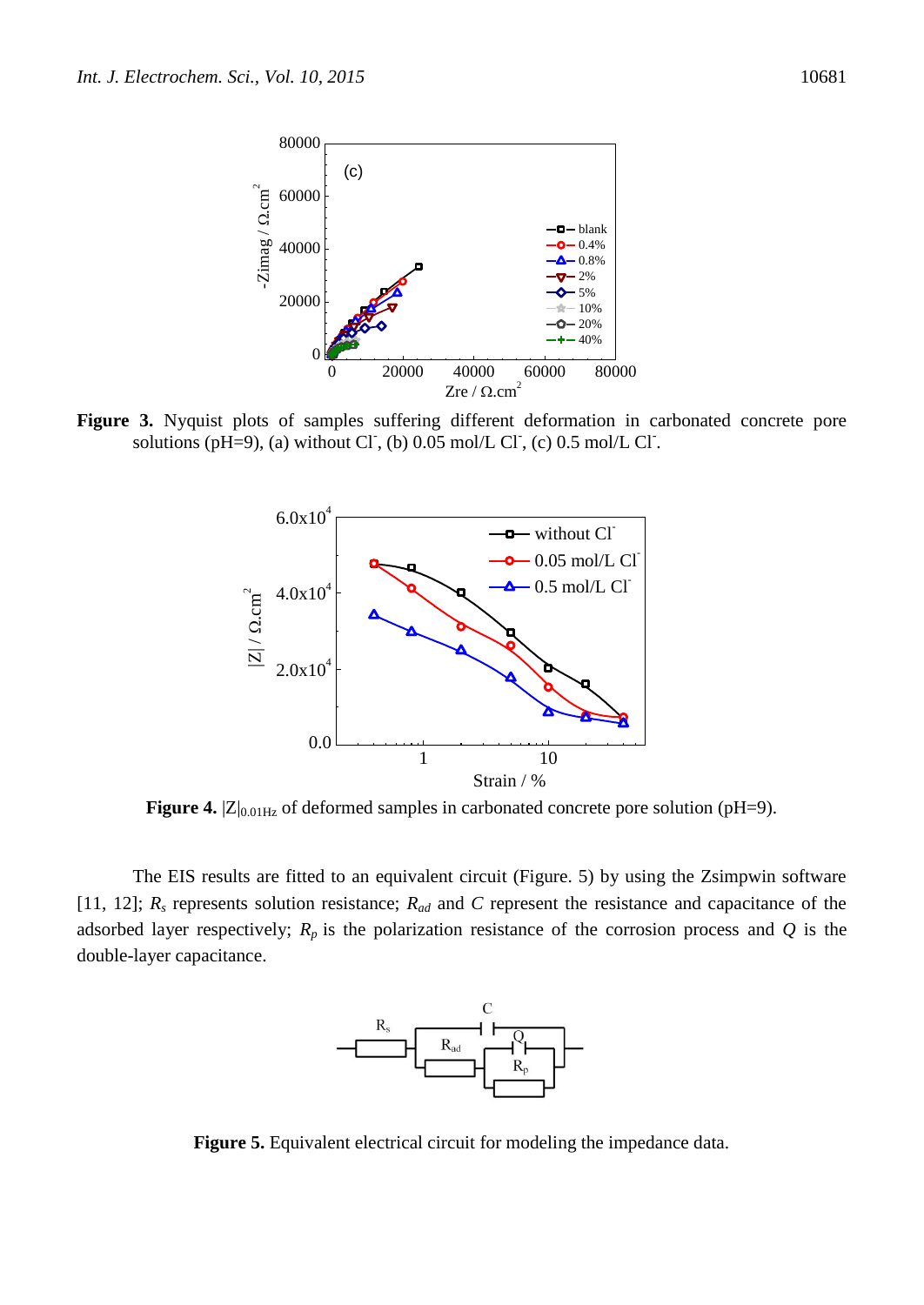As the results in Figure.6 show, the fitting  $R_p$  results is of the order of magnitude of  $10^5 \text{~}10^6$  $Ω.cm<sup>2</sup>$ , similar order of magnitude has been reported by Blanco et al [13]. Furthermore, the  $R_p$ significantly decreased with the increasing magnitude of deformation. This situation confirmed that the deformation increased the activity of stainless steel in the carbonated pore solution.



**Figure 6.** The fitting results of  $R_p$  and  $Q$  of deformed samples in carbonated concrete pore solution (pH=9) with different concentration Cl<sup>-</sup>.

#### *3.3 Mott-Schottky*

The semi-conductive properties of passive films on stainless steel in the carbonated concrete pore solution are presented in Figure. 7. As the results show, three stages can be observed in the testing potential range. The first stage, with negative slopes, occurred when the potential was below -0.7 V, which suggesting a p-type semiconducting film [14, 15]. Some researchers [16] ascribe this to the capacitance response of a  $Cr<sub>2</sub>O<sub>3</sub>$  layer.

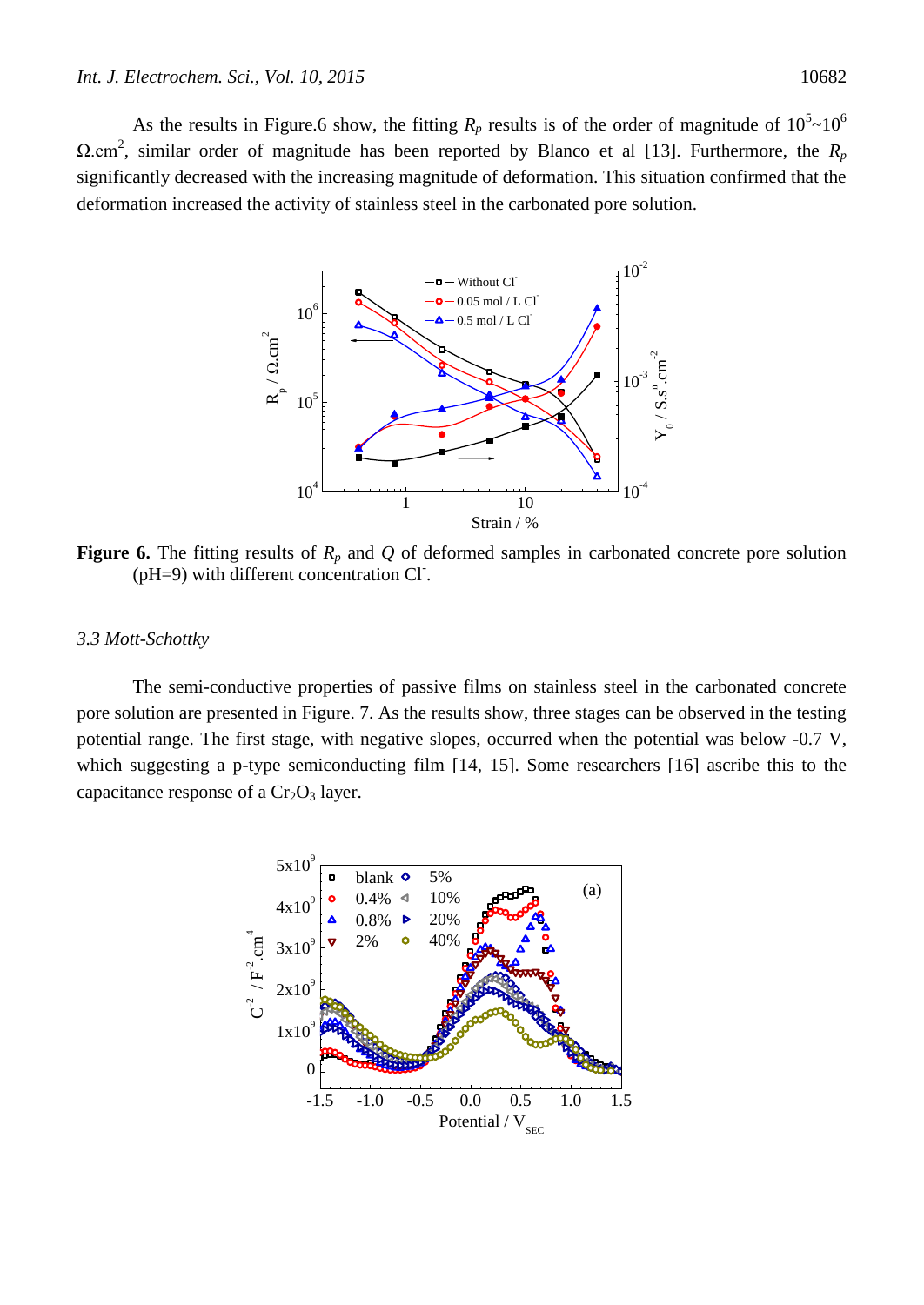



**Figure 7.** Mott-Schottky plots of deformed 304 stainless steel in carbonated concrete pore solutions (pH=9) at a frequency of 1000 Hz, (a) without Cl<sup>-</sup>, (b) 0.05 mol/L Cl<sup>-</sup>, (c) 0.5 mol/L Cl<sup>-</sup>.

When the potential in the range from -0.7 V to 0.2 V, positive slopes were observed, suggesting an n-type semiconducting film on the surface stainless steel [14, 15]. Hamadou et al [16] thought it is related to the capacitance response of iron oxides. As the potential higher than 0.2 V, negative slopes are observed again, and the situation was attributed to the breakdown of the passive film [17, 18].

Our previous study has demonstrated that the iron oxides film is easy to influence by the deformation and environment factors [6]. Thus, only the semi-conductive properties of the outer iron oxides films are further analyzed in the present study. As the results in Figure.7 show, the values of positive slops  $(-0.7 \sim 0.2 \text{ V})$  obviously decreased when the degree of deformation increasing. Based on Mott-Schottky theory [19], the capacitances (*C*) of n-type semiconductors are given by Eqs. (1)

$$
C^{-2} = \frac{2\left(E - E_{FB} - \frac{kT}{q}\right)}{\varepsilon\varepsilon_0 qN_D} \tag{1}
$$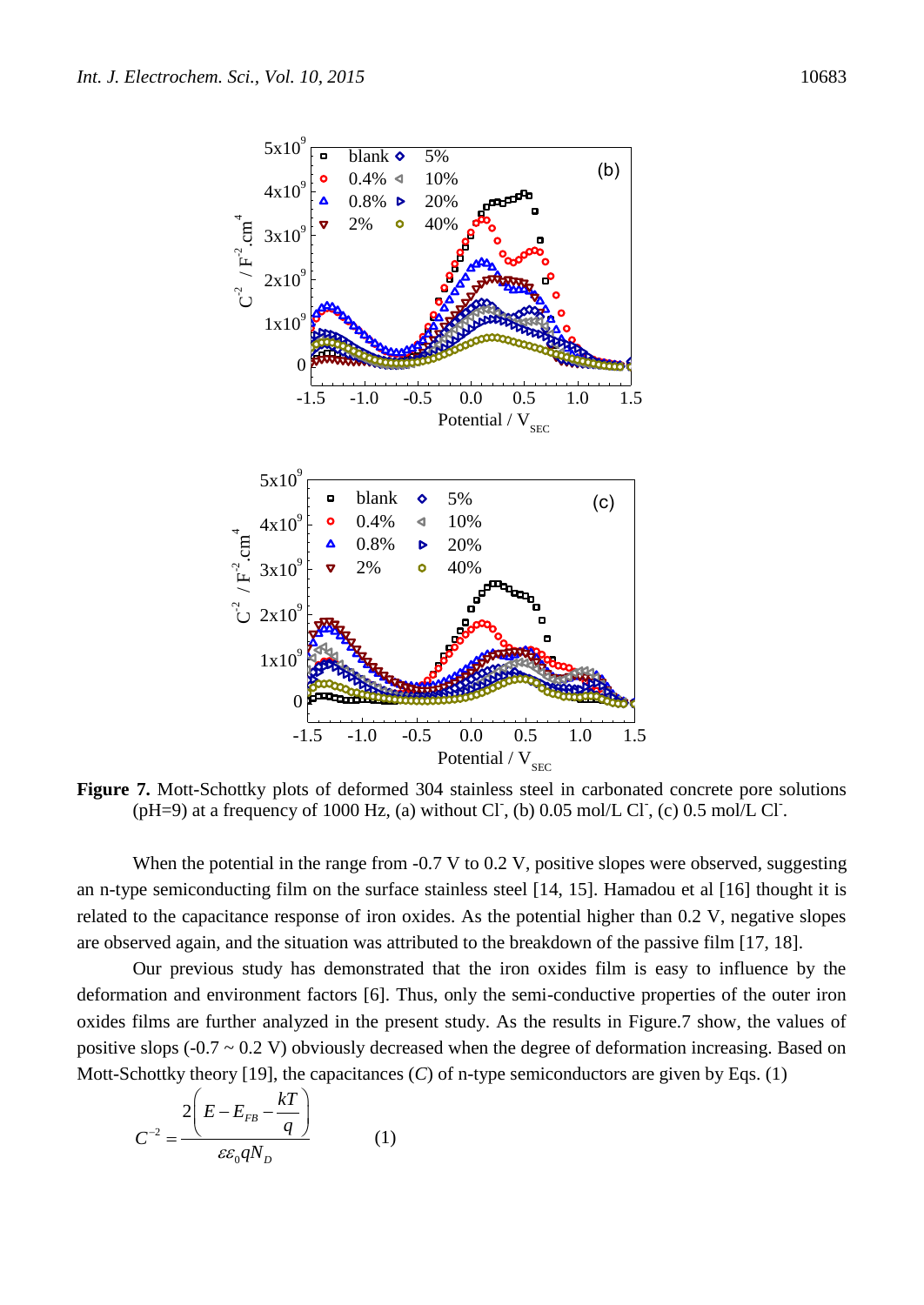where  $N_D$  is donor density, which can be concluded from the slope of Mott-Schottky plots.  $\varepsilon_0$  is the permittivity of free space  $(8.85 \times 10^{-14} \text{ F/cm})$ ,  $\varepsilon$  is the dielectric constant of the passive film ( $\varepsilon$  is 15.6) [20]), *q* is the electron charge (1.602×10<sup>-19</sup> C), *k* is the Boltzman constant (1.38×10<sup>-23</sup> J/K).  $E_{FB}$  is the flat band potential, *T* is the absolute temperature, and  $kT/q$  is negligible as it is only about 25 mV at room temperature [21, 22]. The donor density  $N<sub>D</sub>$  is calculated from the slope in Mott-Schottky plots in the range of -0.7 to 0.2 V, and the results are presented in Figure. 8.

As the results in Figure. 8 shows, the donor density is of the order of magnitude  $10^{22}$  cm<sup>-3</sup>, the same order of magnitude has been reported by some other researchers [23, 24]. This situation indicated that the passive film on the 304 stainless steel is highly disordered. The donor densities significantly increased when the magnitude of deformation increasing. Meanwhile, the  $N<sub>D</sub>$  also increased with the concentration of Cl. Furthermore, the increment rate of donor density increased with the increasing concentration of Cl and degree of deformation, which suggest that there is a synergistic effect of deformation and aggressive ions (CI) on the degradation of passive film on stainless steel in the carbonated concrete pore solution. According to the point defect model (PDM) [24, 25], the higher donor density means that the passive films are more sensitive to pitting corrosion. Consequently, the results presented in Figure. 8 suggest the passivity of stainless steel is significantly degraded by the increasing deformation and concentration of Cl.



**Figure 8.** Donor density of deformed 304 stainless steel in the carbonated concrete pore solutions (pH=9) at a frequency of 1000 Hz

As earlier research [26, 27] has reported, the thickness of space-charge layer (*W*) can be calculated from Eqs. (2)

$$
W = \left[\frac{2\varepsilon\varepsilon_0}{qN_D}(E - E_{FB} - \frac{KT}{q})\right]^{\frac{1}{2}}
$$
 (2)

The results of *W* are presented in Figure. 9. As can be seen, the thickness of passive films on the stainless steel significantly decreased with the deformation degree. On the other hand, the passive film also became thinner as the concentration of Cl increasing. The thinner space-charge layer accelerates the rate of the transport of the oxygen vacancies in the passive film [22], which would enhance the kinetic constant of the mediator oxidation on the 304 stainless steel [28]. Therefore, the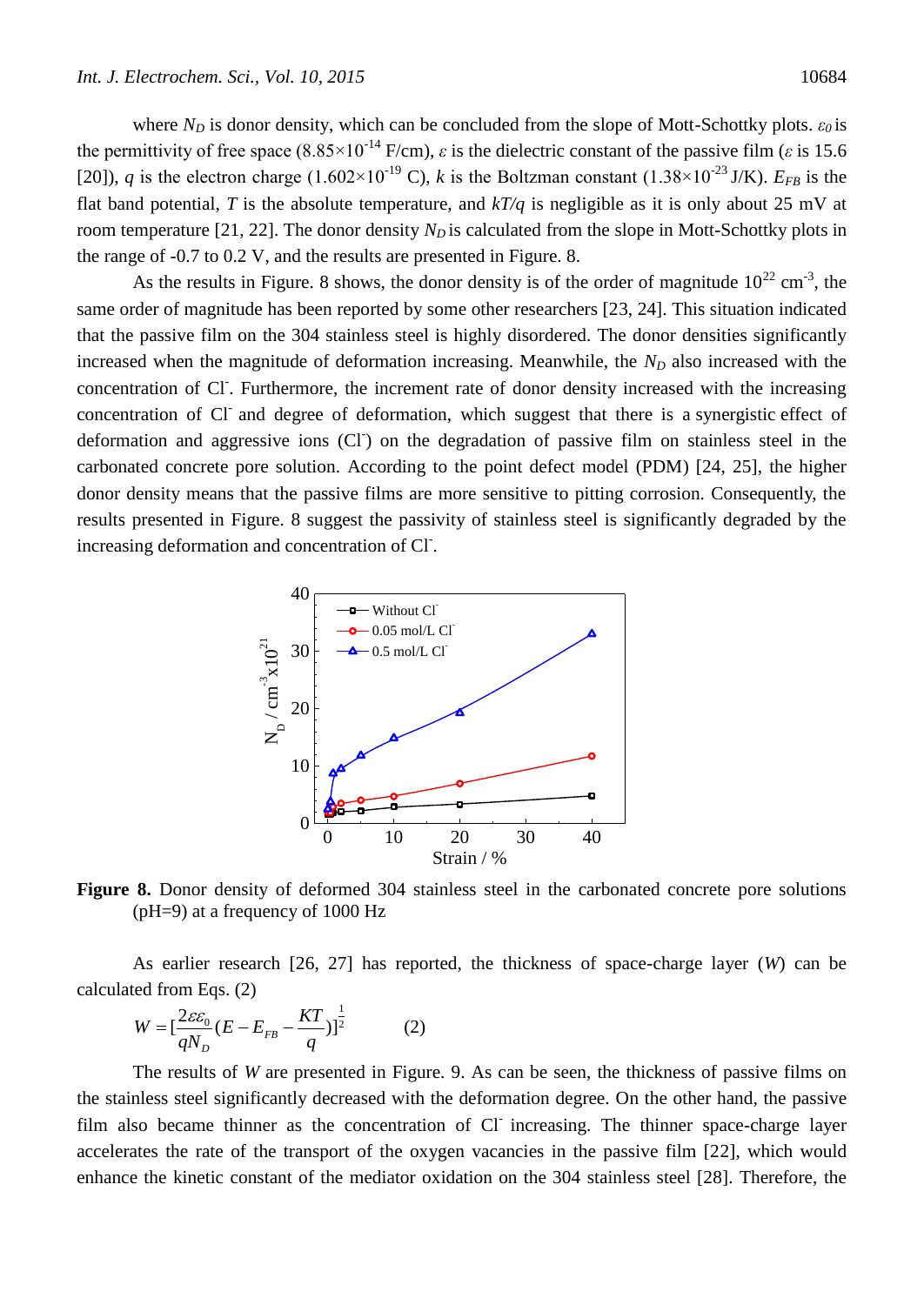activity of AISI 304 stainless steel increased with the magnitude of deformation and concentration of Cl<sup>-</sup>.



**Figure 9.** The thickness of the space charge layers of deformed 304 stainless steel in carbonated concrete pore solutions ( $pH=9$ ), (a) without Cl, (b) 0.05 mol/L Cl, (c) 0.5 mol/L Cl.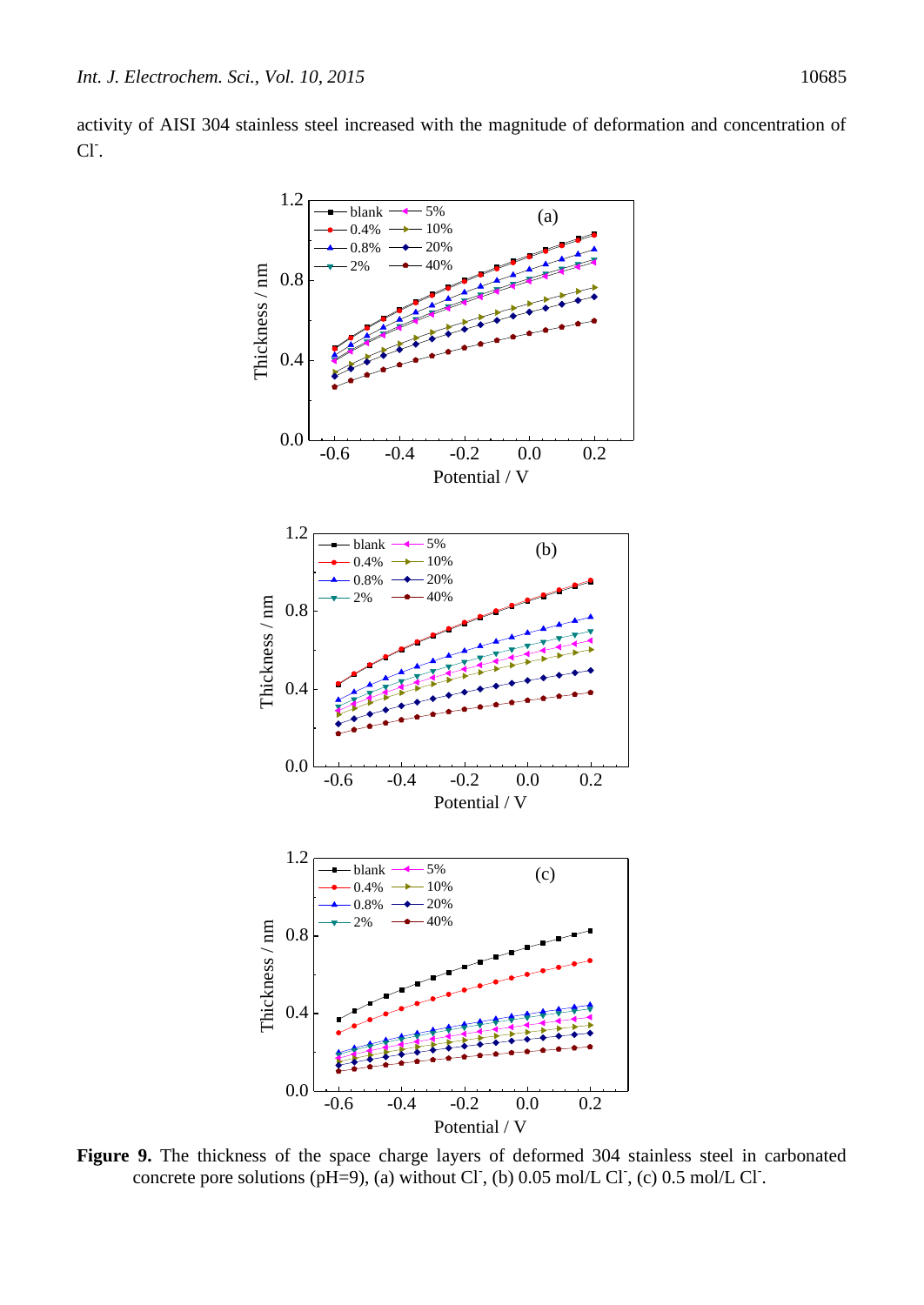## *3.4 Potential Step*



Figure 10. Current-time variations of the deformed 304 stainless steel during potentiostatic polarization at 0.5 V in the carbonate concrete pore solution.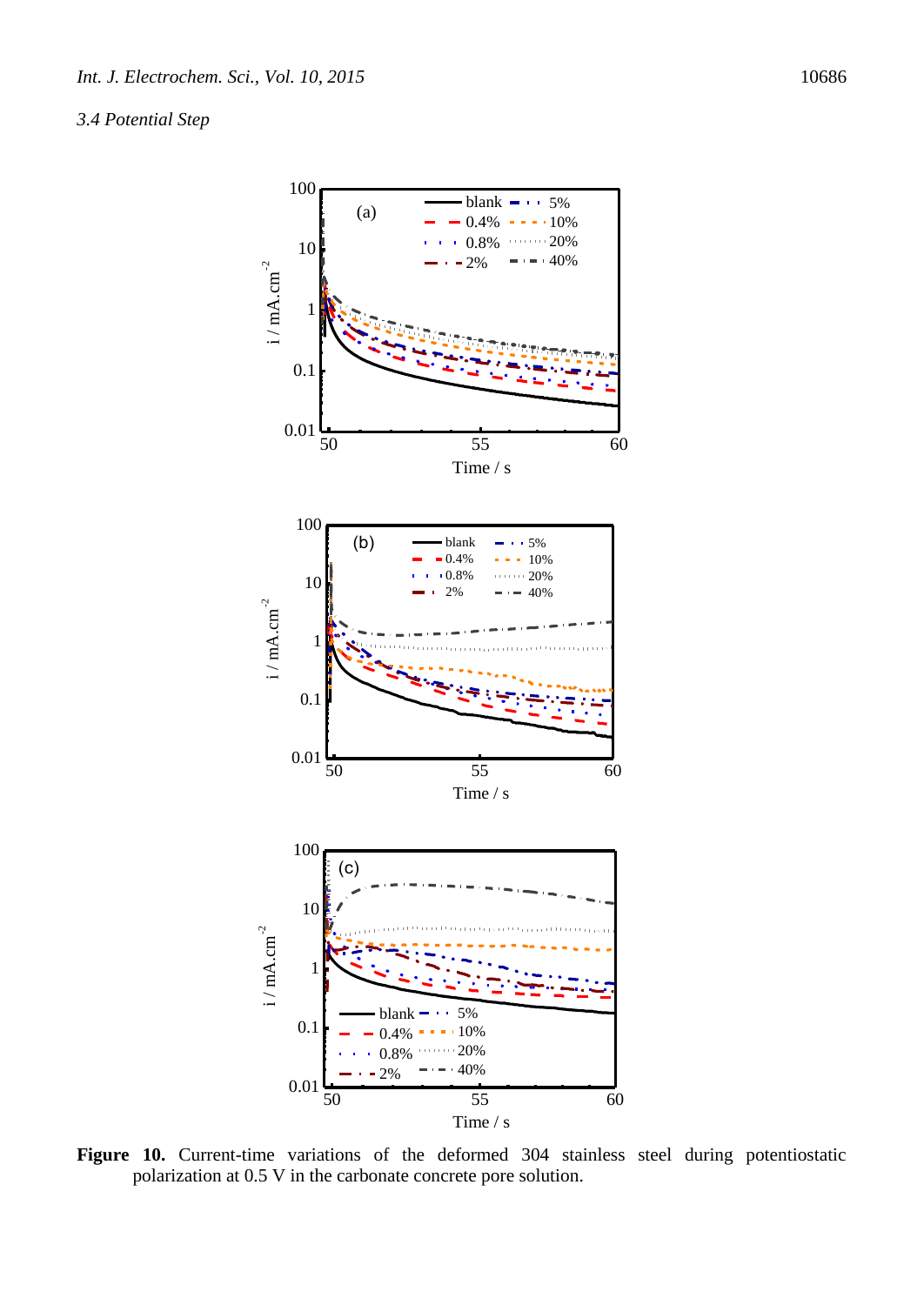The current transient curves of deformed samples are presented in Figure. 10. As the results show, the current density of stainless steel obviously increased with the increasing deformation. Comparing with the control samples, the current density of the most seriously deformed samples (40%) almost one order of magnitude higher than that of the former. Moreover, as the concentration of Cl<sup>-</sup>increasing, the current density of stainless steel also significantly increased. The current transient results, together with the OCP (Figure. 2), EIS (Figure. 5, Figure. 6), and the Mott-Schottky results (Figure. 8, Figure. 9), suggesting that the activity of AISI 304 stainless steel are significantly increased by the deformation and the aggressive ions (CI). The situation also means that the deformed stainless steel in the carbonated pore solution are more sensitive to pitting corrosion.

## **4. CONCLUSIONS**

The corrosion behavior of deformed AISI 304 stainless steel in a simulated carbonated concrete pore solution was studied. The following conclusions can be drawn:

(1) The values of OCP and impedance of stainless steel decreased with the increasing degree of deformation. The passive films of the stainless steel are heavy doped when the sample experienced serious deformation. The space-charge layer also became thinner as the magnitude of deformation increasing.

(2) With increasing concentration of aggressive ions (CI), the stability of passive film is obviously degraded, while the activity of stainless steel is significantly increased.

(3) A synergistic effect of deformation and aggressive ions (CI) on the degradation of passive film on stainless steel in the carbonated concrete pore solution is observed.

### ACKNOWLEDGEMENTS

This work is supported the National Natural Science Foundation of China (51301060), the Fundamental Research Funds for the Central Universities (2015B20814), the Key Laboratory of Advanced Civil Engineering Materials (Tongji University), Ministry of Education, and State Key Laboratory of High Performance Civil Engineering Materials (No.2014CEM003).

## **References**

- 1. S. Fajardo, D. M. Bastidas, M. Criado, [J.M. Bastidas,](http://www.sciencedirect.com/science/article/pii/S0013468614004216) *Electrochim. Acta,* 129 (2014) 160
- 2. P. Castro-Borges, O.T. de-Rincón,E.I. Moreno, A.A.Torres-Acosta, M. Martínez-Madrid, A. Knudsen, *Mater. Performance,* 41 (2002) 50
- 3. [L. Freire,](https://scholar.google.com.hk/citations?user=pN4puVoAAAAJ&hl=zh-CN&oi=sra) M.J. Carmezim, M.G. S Ferreira, M.F. Montemor, *Electrochim. Acta,* 56 (2011) 5280
- 4. J.M. Deus, [L. Freire,](https://scholar.google.com.hk/citations?user=pN4puVoAAAAJ&hl=zh-CN&oi=sra) M.F. Montemor, [X.R. Nóvoa,](https://scholar.google.com.hk/citations?user=uz0FAuIAAAAJ&hl=zh-CN&oi=sra) *Corros. Sci*., 65 (2012) 556
- 5. [B. Elsener,](https://scholar.google.com.hk/citations?user=wFJoiW8AAAAJ&hl=zh-CN&oi=sra) D. Addari, S. Coray, [A. Rossi,](https://scholar.google.com.hk/citations?user=3Td2bgkAAAAJ&hl=zh-CN&oi=sra) *Electrochim. Acta,* 56 (2011) 4489
- 6. X. Feng, X. Lu, Y. Zuo, D. Chen, *Corros. Sci*., 82 (2014) 347
- 7. B. Díaz, L. Freire, X.R. Nóvoa, M.C. Pérez, *Electrochim. Acta,* 54 (2009) 5190
- 8. P. Ghods, O.B. Isgor, G. Mcraeb, T. Miller, *Cem. Concr. Compos*., 31 (2009) 2
- 9. X. Han, J. Li, K. Zhao, W. Zhang, J. Su, *J. Iron. Steel Res. Int*., 20 (2013) 74
- 10. D.L. LI, R.Z. Zhu, W.Q.Zhang, *J. Electrochem. Soc*., 21(1990) 3260
- 11. S.Gadadhar, R. Balasubramaniam, *Corros. Sci*., 50 (2008) 131